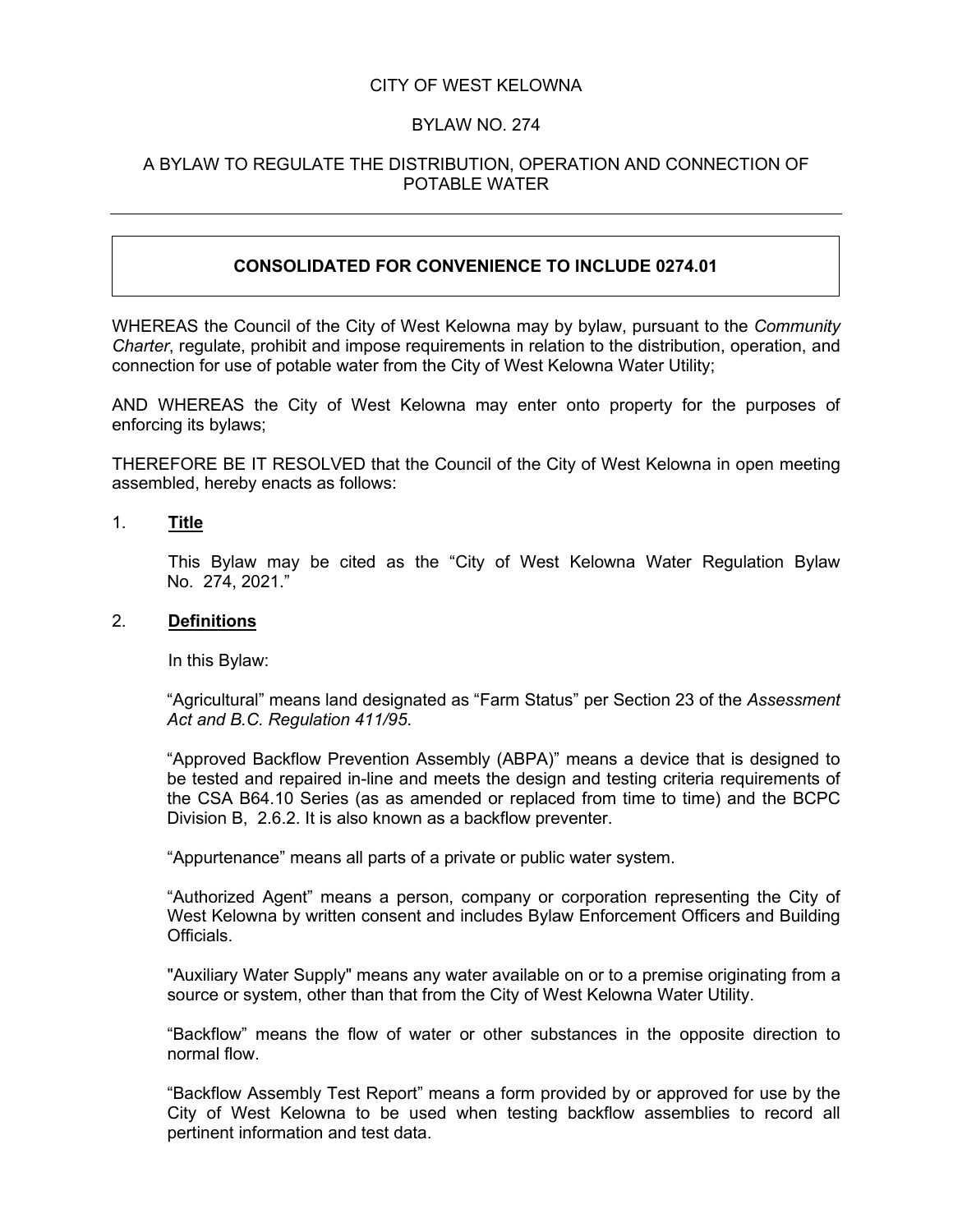"Bare Land Strata" means a Bare Land Strata Plan as defined in the *Strata Property Act*  as amended or replaced from time to time.

"B.C. Plumbing Code" (BCPC) means the British Columbia Plumbing Code as amended or replaced from time to time (BCPC, Division B, 2.6.2 Protection from Contamination).

"Building Official" means an individual designated as a Building Official for the City of West Kelowna.

"Building Strata" means a Building Strata Plan as defined in the *Strata Property Act* as amended or replaced from time to time.

"Bylaw Compliance Officer" means a person appointed by Council as a Bylaw Compliance Officer.

"Certified Backflow Assembly Tester" means a person holding a valid certificate from a recognized British Columbia approval agency for testing backflow prevention assemblies as approved by the City of West Kelowna.

"City" means the City of West Kelowna.

"City Water Utility" means the entire network of pipes, pumps, water treatment facilities, reservoirs, valves, hydrants, service lines, meters, and all other appurtenances or facilities that make up the City's water supply and distribution system.

"Consumption" means the measurement of water in cubic meters that passes through the Water Meter.

"Contaminant" means any substance in water which may render the water unfit for drinking according to guidelines and regulations of the Province of British Columbia and/or the Interior Health Authority.

"Council" means the elected Municipal Council of the City of West Kelowna.

"Cross Connection" means any connection whereby the City Water Utility is connected, directly or indirectly, with any non potable or unapproved private water system, sewer, drain, conduit, well, pool, storage reservoir, plumbing fixture or any other device which contains, or may contain, contaminated water, liquid, gases, sewage or other waste, of unknown or unsafe quality which may be capable of imparting contamination to the City's Water Utility as a result of backflow.

"Cross Connection Control Program" means the City of West Kelowna Cross Connection Control Program which provides references, guidelines, bulletins and amendments relevant to this Bylaw as required by the Interior Health Authority's Permit to Operate, issued to the City of West Kelowna.

"CSA" means the Canadian Standards Association.

"Customer" means any registered owner of a parcel (person, company, corporation, or government agency) who is serviced in a City water service area, or a person having an active Bulk Water Station account.

"Customer Service Account" means an account for invoice or billing purposes under the City's Fees and Charges Bylaw.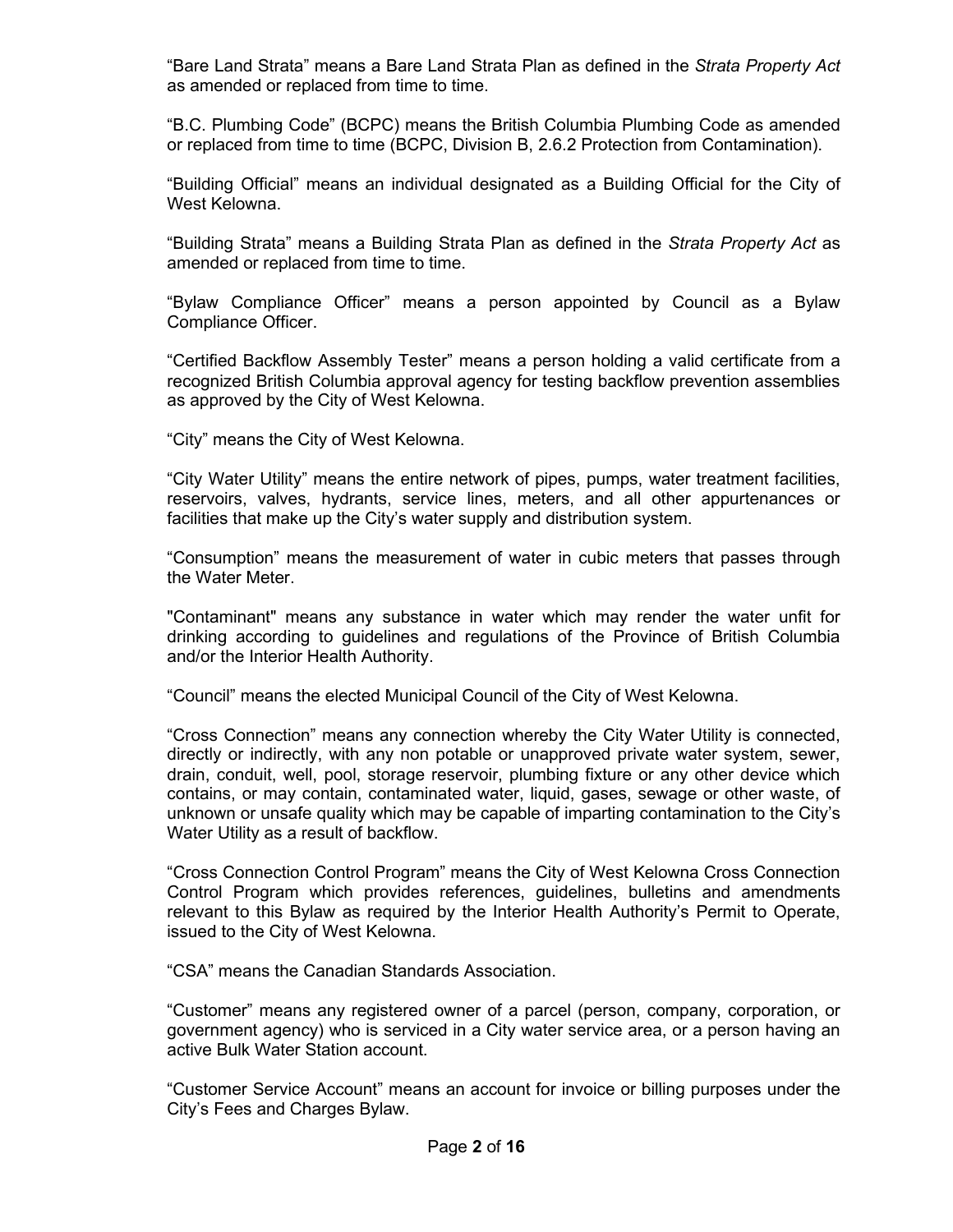"Director" means the Director of Engineering and Public Works of the City of West Kelowna, or approved designate.

"Discontinue" means the turning off, or a physical separation or removal of the owner or occupant Service Line from the City water system.

"Drip-irrigation system" means a system using irrigation components which consume less than 91 litres (20 gallons) per hour and operate at less than 25 psi to deliver water to the root zone of the plant material being irrigated, but does not include weeper or soaker hoses.

"Farm" means a parcel of land classified as farmland for assessment and taxation purposes including but not limited to nurseries, orchards, and vineyards.

"Fire Protection Use" means the use of the City Water Utility exclusively for the purposes of providing a standby water service for fire protection.

"Inspect" means an on-site review of the water use, facilities, meters, piping, equipment, operating conditions and maintenance records for the purpose of evaluating for conformity with the terms and conditions of this Bylaw.

"Large Properties" means parcels that are more that 0.4 ha (1 acre) in size.

"Large Strata Properties" means strata lots with common areas of more than 0.4 ha. (1 acre) in size.

"Multi-Family" means housing that contains five or more attached dwelling units per building.

"Non-potable water" means water that does not meet Health Canada's Guidelines for Canadian Drinking Water Quality and is not meant for human consumption.

"Non-potable water systems" means an assembly of pipes, fittings, valves, and appurtenance that collects and distributes non-potable water.

"Nurseries" mean a business in which flowers, plants, trees or shrubs are grown and/or displayed for sale.

"Occupant" means a person to whom water is supplied by the City of West Kelowna.

"Over watering" means to water in a manner that saturates the lawn, boulevard or landscaped area being watered and results in water spreading or pooling onto areas beyond them.

"Owner" means the registered owner, or the person named as the registered owner on the tax roll by reason of agreement for sales of any lands and premises situated within the City of West Kelowna boundaries and shall, where applicable, include the agent, executor or administrator of such owner or the lessee or occupier of the premises.

"Parcel" means any lot, block or other area in which land is subdivided.

"Person" shall, in addition to its ordinary meaning, include a firm or partnership, company or corporation.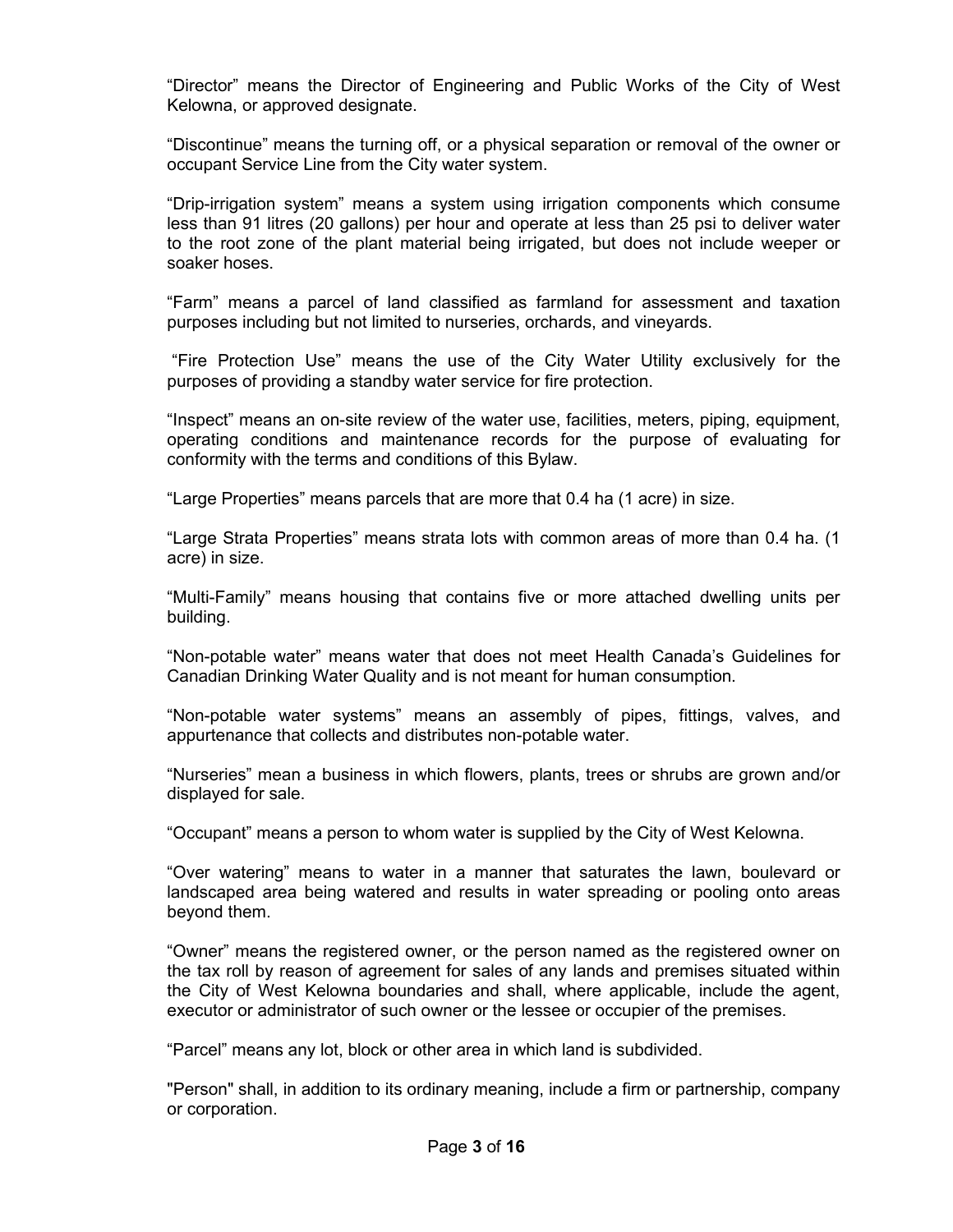"Potable Water" means water that meets Health Canada's Guidelines for Canadian Drinking Water Quality and is fit for human consumption.

"Premises" means any building or structure located on a parcel or property.

"Private Water System" means all appurtenances privately owned, and intended for the delivery or distribution of water within a premise or to a parcel and includes any domestic use, irrigation system, greenhouse and hydroponics system, and any other use of water supplied by the City Water Utility.

"Property" has the same meaning as parcel.

"Rate" means the sum to be paid by a Customer for the quantity of water supplied by the City Water Utility, as measured by a Water Meter and/or as a fixed charge as provided by the Fees and Charges Bylaw.

"Service Connection" means the point of physical connection between the City Water Utility and the boundary of the private water system, and includes all related pipes, shutoff valves (curbstops) and other appurtenances, for conveying water to the parcel.

"Single family" means a building containing one, or up to and including four individual housing units (each unit to be billed as a one "Single family unit").

"Sprinkling" shall mean the application of water to lawns, gardens, farms, or other landscaped areas, except for hand watering and drip irrigation systems.

"Temporary Water Use Permit" means a permit issued by the City for a person requesting water from a fire hydrant, standpipe, or temporary water connection for purposes other than emergency fire protection.

"Turn on" means the opening of the City owned service connection.

"Turn off" means the closing of the City owned service connection.

"Used Water" means any potable water which is no longer in the City's Water Utility including potable water that has moved downstream or past the Water Service Connection Point and/or the property line to the private water system.

"Water Meter" means an apparatus or device used for measuring the volume of water passing through it, and includes any accessories such as a remote reader device and the connecting cable.

"Water Meter Pit" means a private chamber constructed underground, which includes a Water Meter setting, to which the City Water Meter is installed.

"Water Meter Setting" means the private plumbing, including pipes, valves and couplers that comprise the exact opening into which the City Water Meter can be installed.

## 3. **Operation of the Water Service**

3.1 The Director is hereby authorized by Council to determine, administer and enforce the provisions of this Bylaw.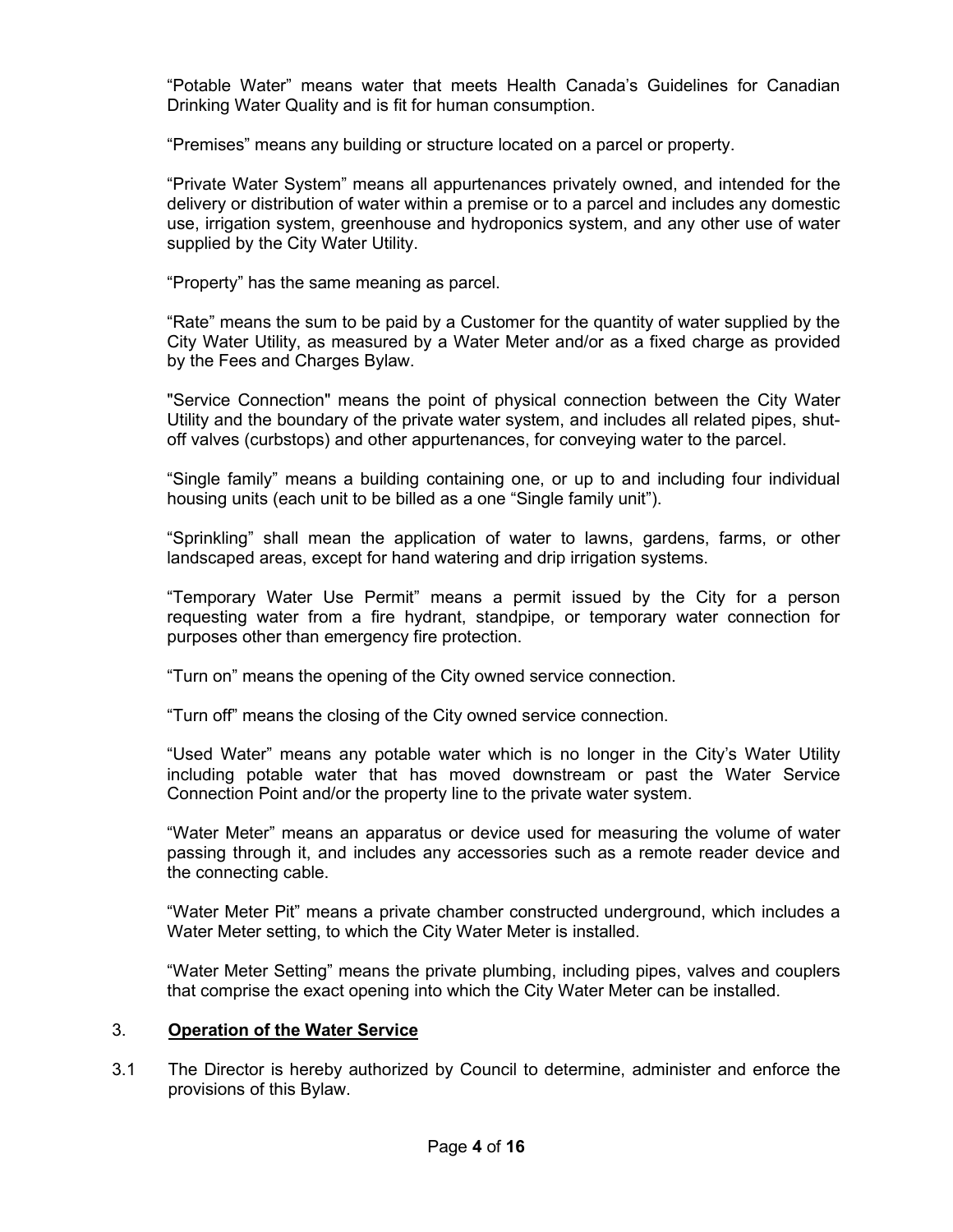3.2 No person shall obstruct or prevent the City or its authorized agent from carrying out any of the provisions of this Bylaw.

# 4. **City's Right of Access**

- 4.1 The City or its authorized agent shall have right of access to all parts of a person's parcel or premises at all reasonable hours for the purpose of:
	- inspecting or testing any works;
	- inspecting private appurtenances;
	- installing, removing, repairing, reading or inspecting water meters.
- 4.2 No person shall obstruct the access to any hydrant, valve, curbstop or other fixture connected to the City's Water Utility. The City may remove any obstruction at the expense of the owner.

## 5. **Liability of the City**

- 5.1 Water service is provided on the condition that the owner indemnify and save harmless the City, its Council, officers, agents and employees in respect of all claims arising from the provision of the water service.
- 5.2 The City does not guarantee a specific or consistent pressure, a continuous supply, or water quality to individual users. The City reserves the right to interrupt water services at anytime to make repairs or alterations to the City's Water Utility.
- 5.3 The City is not responsible for any excessive water pressure or lack of water pressure.
- 5.4 The City is not responsible for the failure of the water service or for damages due to failure or negligence resulting from the use of water from the City's Water Utility.
- 5.5 The City is not responsible for any temporary stoppage of the water service due to alterations or repairs to the City's Water Utility.

## 6. **City Water Utility**

- 6.1 No person shall tamper with, operate, damage or in any way interfere with any appurtenances of the City's Water Utility without written approval from the City.
- 6.2 No person shall tap into or make a connection to the City Water Utility except as authorized by this Bylaw or as explicitly authorized by the City.
- 6.3 When an owner requests that any of the City's Water Utility be relocated, the entire cost of relocating the works shall be paid by the owner unless other arrangements are agreed upon in writing by both parties. The owner shall also be responsible for all costs associated with the creation of any new easement, including repealing the old easement.
- 6.4 The City may, without notice, change the operating pressure, shut off water, or change the direction of flow.
- 6.5 No person shall sell water from the City's Water Utility.
- 6.6 No person shall allow any water to be used on a parcel other than the parcel for which the connection to the City's Water Utility is approved.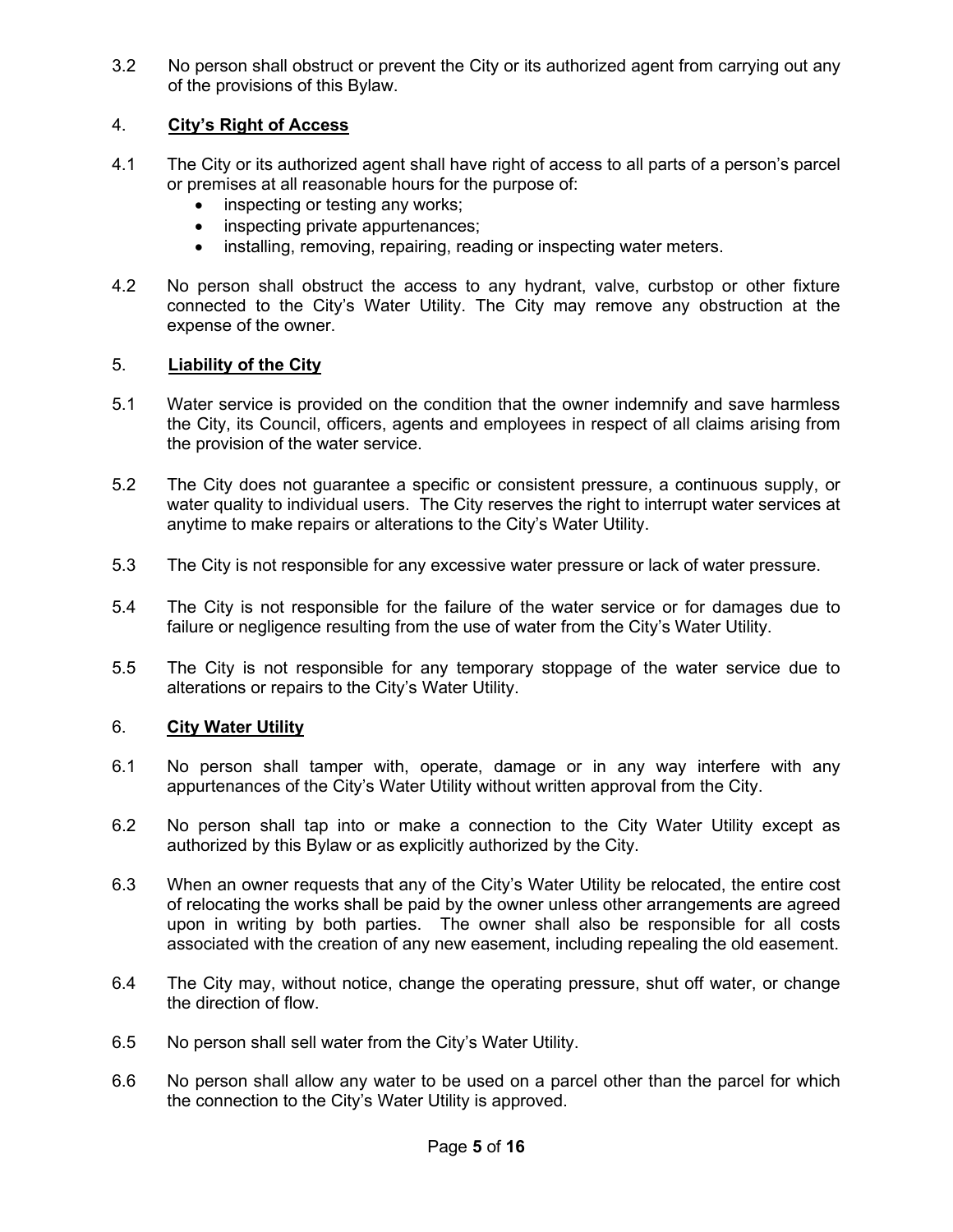## 7. **Water Meters**

- 7.1 A Water Meter shall be installed for each category on every parcel that receives water service from the City as per the Fees and Charges Bylaw.
- 7.2 The City will determine the number of meters required on a parcel based on the number of buildings and/or the usage of water.
- 7.3 Fees for Residential Water Meters shall be in accordance with the Fees and Charges Bylaw.

Bylaw No. 274.01, adopted February 8, 2022, deleted section 7.4 in its entirety and replaced it with the following 7.4:

- 7.4 The City will supply, at the owner's expense, a Residential Water Meter up to 1 inch in size, for installation by the owner for all new construction and building upgrades; a parcel owner is responsible for the supply and installation of the Water Meter Setting and/or Water Meter Pit as determined by the City.
- 7.5 The City will specify the type and size of Water Meters for Commercial, Industrial, Institutional, Agricultural, and Multi-Family. Water Meters will be supplied and installed at the owner's expense and confirmation shall be delivered to the City within 14 days of installation.

Bylaw No. 274.01, adopted February 8, 2022, deleted section 7.6 in its entirety and replaced it with the following 7.6:

7.6 Water Meters that are located in a building shall be as close as possible to the entrance point of the Private Water Service unless otherwise approved by the City.

Bylaw No. 274.01, adopted February 8, 2022, deleted section 7.7 in its entirety and replaced it with the following 7.7:

- 7.7 All new residential construction must house the water meter in a water meter pit unless otherwise approved by the City. The location of the water meter will be determined by the City. This section shall apply to all building permits approved after the date of adoption of Amending Bylaw No. 247.01.
- 7.8 No appurtenance shall be located upstream of a water meter.
- 7.9 The City has the authority to inspect, maintain, repair, replace and read Water Meters.

Bylaw No. 274.01, adopted February 8, 2022, deleted section 7.10 in its entirety and replaced it with the following 7.10:

7.10 A parcel owner must, at all reasonable times, provide adequate, convenient, and unobstructed access to the City for installing, inspecting, repairing, maintaining, replacing and reading the Water Meter.

Where a water meter is located inside a building and the parcel owner fails to provide adequate, convenient, and unobstructed access to the City where the City has provided reasonable notice, the City may install a new water meter in a water meter pit at the parcel owners' expense.

7.11 A parcel owner must provide adequate protection for the Water Meter against freezing, heat and other severe conditions that might damage the Water Meter.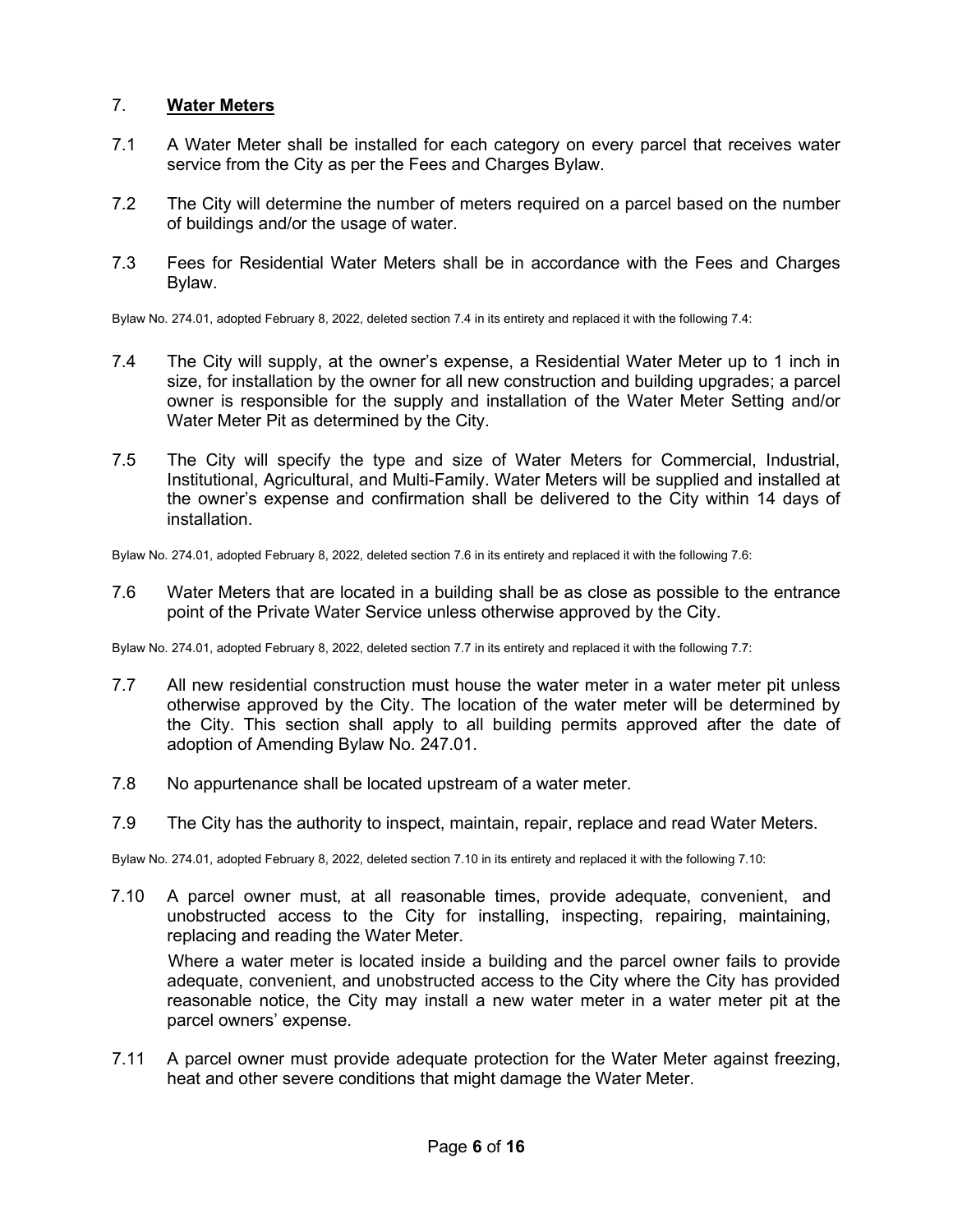- 7.12 If a water meter is damaged, has failed or is deemed inoperable:
	- a) A residential parcel owner shall be responsible for the cost of the repair or replacement of a water meter if it is damaged.
	- b) Industrial, Commercial, Institutional, Agricultural or Multi-family parcel owners shall be responsible for the cost of the repair or replacement of a water meter if it is damaged, has failed, or is deemed inoperable.
	- c) Failure to repair or replace a defective water meter will result in the City installing a new water meter in a water meter pit at the parcel owner's expense, and/or any other enforcement action the City deems necessary.
- 7.13 City water service to a parcel shall not be activated unless authorized by the City.
- 7.14 No person shall remove or disturb a water meter except under the direction of the City.
- 7.15 A parcel owner shall notify the City immediately of any breakage, stoppage or other irregularity in a water meter.
- 7.16 The City will estimate a meter reading if one cannot be obtained due to meter malfunction or other circumstance.
- 7.17 All parcels may be eligible for a one-time water leak adjustment providing the criterial is met as set out in the Financial Services Water Leak Adjustment Policy.

### 8. **Temporary Water Use Permit**

- 8.1 Outside of fire use protection, no person shall operate any hydrant or standpipe from the City Water Utility or Private Water System (ie: hydrants on private property), without first obtaining a Temporary Water Use Permit.
- 8.2 Any person who is requesting temporary water use from a standpipe or hydrant, must:
	- a) Complete a "Temporary Water Use Application" for the City's consideration and pay application fees in accordance with the Fees and Charges Bylaw.
- 8.3 Upon issuance of the "Temporary Water Use Permit", the applicant must comply with all terms, conditions, and procedures of the permit.
- 8.4 The City may refuse to issue, may suspend, or may cancel a permit where the issuance may result in risk to the City or if the permit holder fails to comply with the provisions of this Bylaw or the terms and conditions of the permit.
- 8.5 The City may impose terms, conditions, or restrictions on any term of the Temporary Water Use Permit.
- 8.6 All costs associated with loss or damage to City provided Backflow assembly/water meter unit (BFA/WM unit) shall be the responsibility of the Temporary Water Use Permit holder.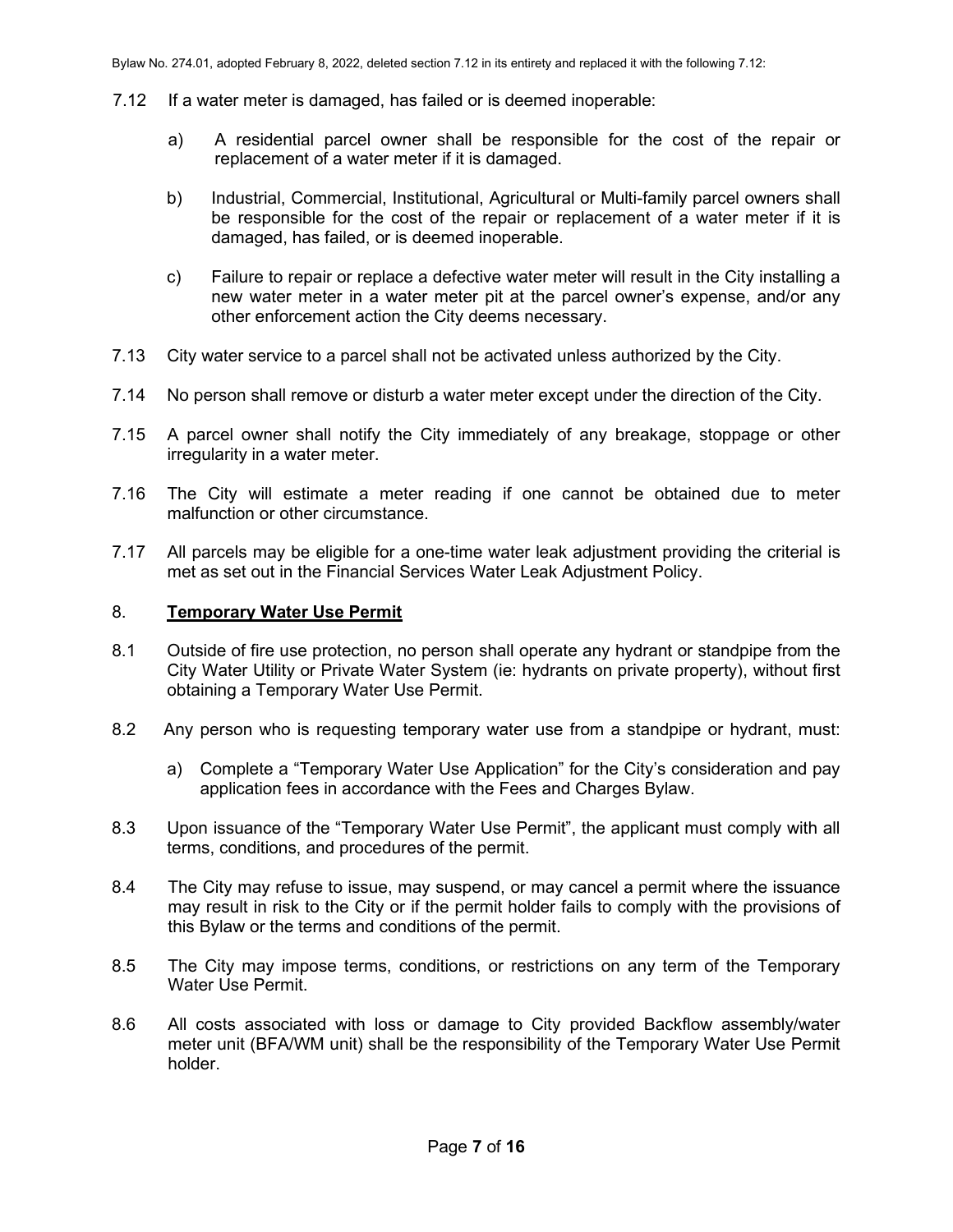## 9. **Bulk Water Filling Station**

- 9.1 No person shall use the Bulk water filling station without obtaining an account with the City. All charges will be in accordance with the Fees & Charges Bylaw.
- 9.2 No person shall use the water contrary to posted signage at the Bulk Water Station.

## 10. **Cross Connection Control**

- 10.1 A cross connection is not permitted to the City of West Kelowna water utility.
- 10.2 No person shall permit any contaminant or auxiliary water supply into the City's water utility.
- 10.3 The City shall not provide service to a premises until the private water system has been protected from Cross Connections and is in conformance with the CSA B64.10, and with the BCPC, Division B, 2.6.2 (Protection from Contamination).
- 10.4 Service supplied by the City to a premises or parcel shall only be provided where the City water utility is protected from actual or potential cross connections existing within a private water system.
- 10.5 The City may, at any time, order an owner or occupant, at the owner's expense, to conduct a backflow assembly test, provide reports and undertake measures required to prevent contamination of the potable water system.
- 10.6 The authorized agent of the City may enter on a parcel to:
	- a) Access the private water system located on the private parcel, at all reasonable hours, in order to inspect the Premises to determine if cross connections comply with this Bylaw;
	- b) Impose and ensure minimum standards are met relating to the type and method of backflow prevention as per CSA B64.10, and as per the BCPC, Division B, 2.6.2 (Protection from Contamination); and,
	- c) Inspect the backflow preventer, the installation and maintenance.
- 10.7 Where the configuration of any water connection creates a risk of contamination to the City water utility, the City will require the owner or occupant, at their expense, to install a backflow preventer on the private water system where the water service connection point enters the building and downstream of the Water Meter, or in another location approved by the City.
- 10.8 Where the City determines any condition that may expose the City water utility to risk of contamination, the City shall take one or more of the following actions:
	- a) Give notice to the owner or occupant to correct or elimiate the condition or cross connection(s) at the sole expense of the owner within 30 days or a specified time period as indicated in a notice issued by the City, by installing an ABPA, as per CSA B64.10, and as per the BCPC, Division B, 2.6.2 (Protection from Contamination).
	- b) The City may initiate an enforcement action that may include, but not be limited to: i) the issuance of tickets;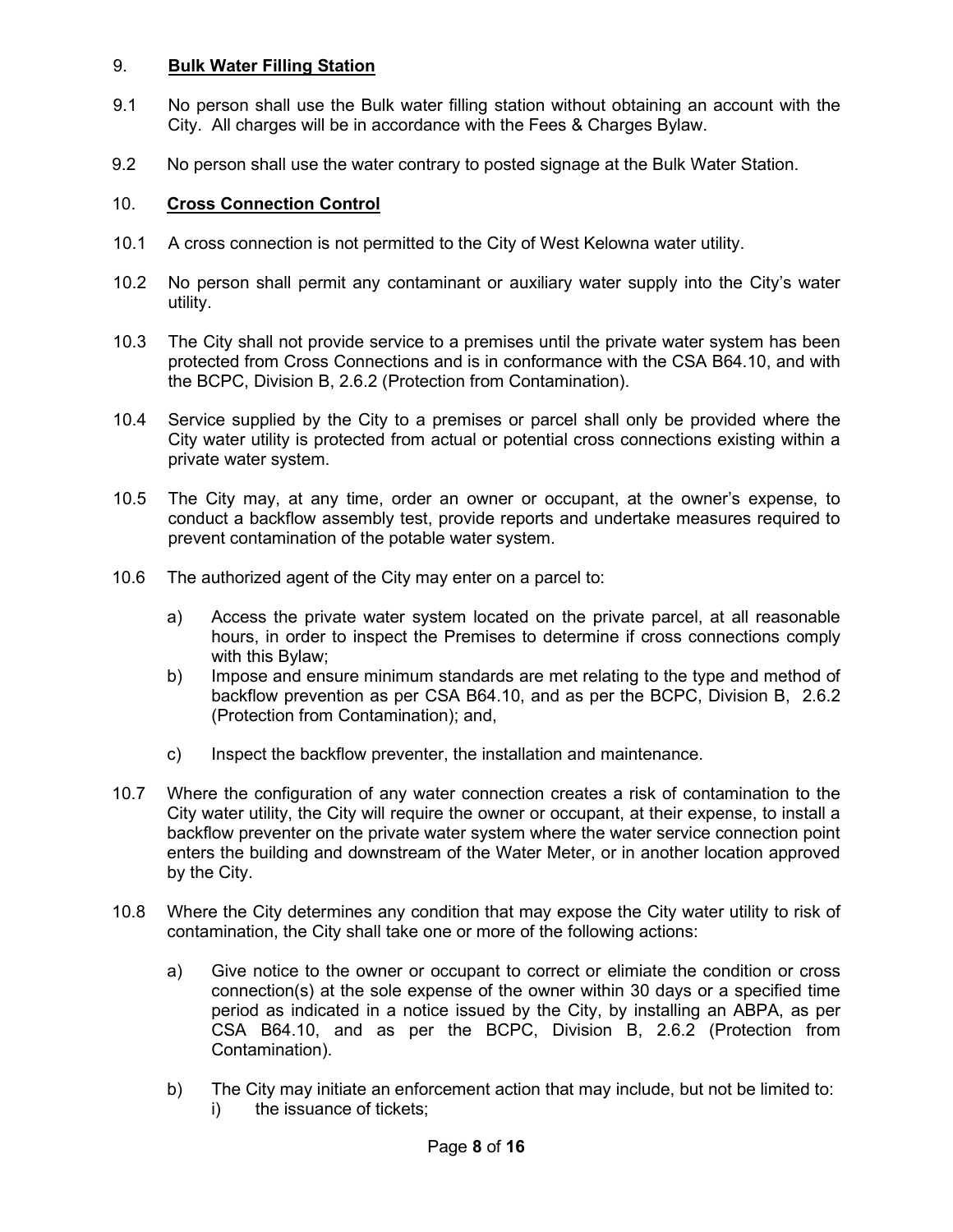- ii) installing a backflow preventer as a charge against the property.
- c) Service may be discontinued until the condition is corrected.

## Testing, Maintenance and Repair of Backflow Prevention Assemblies

- 10.9 The owner, occupant or Certified Backflow Assembly Tester, shall provide to the City within thirty (30) days of initial installation, repair, relocation or annual testing of a backflow preventer, a Backflow Assembly Test Report completed by a Certified Backflow Assembly Tester as per CSA B64.10.
- 10.10 An owner or occupant shall have the backflow preventer located on the parcel, inspected and tested by a Certified Backflow Assembly Tester, at the sole expense of the owner or occupant:
	- a) upon installation, after repair, or relocation and;
	- b) at least once in every consecutive twelve (12) month period thereafter.
- 10.11 The City may require more frequent testing of the backflow preventer where necessary to protect the City water utility.
- 10.12 Any person that removes a backflow preventer from a plumbing system must obtain prior written consent from the City.
- 10.13 Notwithstanding section 10.12, prior written consent is not required if:
	- a) a backflow preventer is removed and is immediately replaced with an equivalent backflow preventer, and
	- b) the occupant or owner or their agent submits a test report to the City within 48 hours of replacing the backflow preventer.

## Auxiliary and Non-Potable Water Supplies

- 10.14 No person shall cause or allow any Auxiliary Water Supply or non-potable water system to be connected to the City's water system.
- 10.15 All piping, exposed standpipes, fittings, valves and outlets for non-potable water systems must be permanently identified by a color and/or label and in conformance with CSA B128.1, as amended or updated.

## Commercial and Agricultural Irrigation Use

- 10.16 Where a cross connection exists between the City's Water Utility and a private water system, in addition to the general provisions stated in this Bylaw, the owner or occupant shall:
	- a) supply and install a backflow preventer on irrigation systems, in conformance with CSA B64.10, and as per the BCPC, Division B, 2.6.2 (Protection from Contamination).
	- b) have the backflow preventer inspected and tested by a Certified Backflow Assembly Tester, each irrigation season prior to commencement of operation of the private water system, at the expense of the owner or occupant.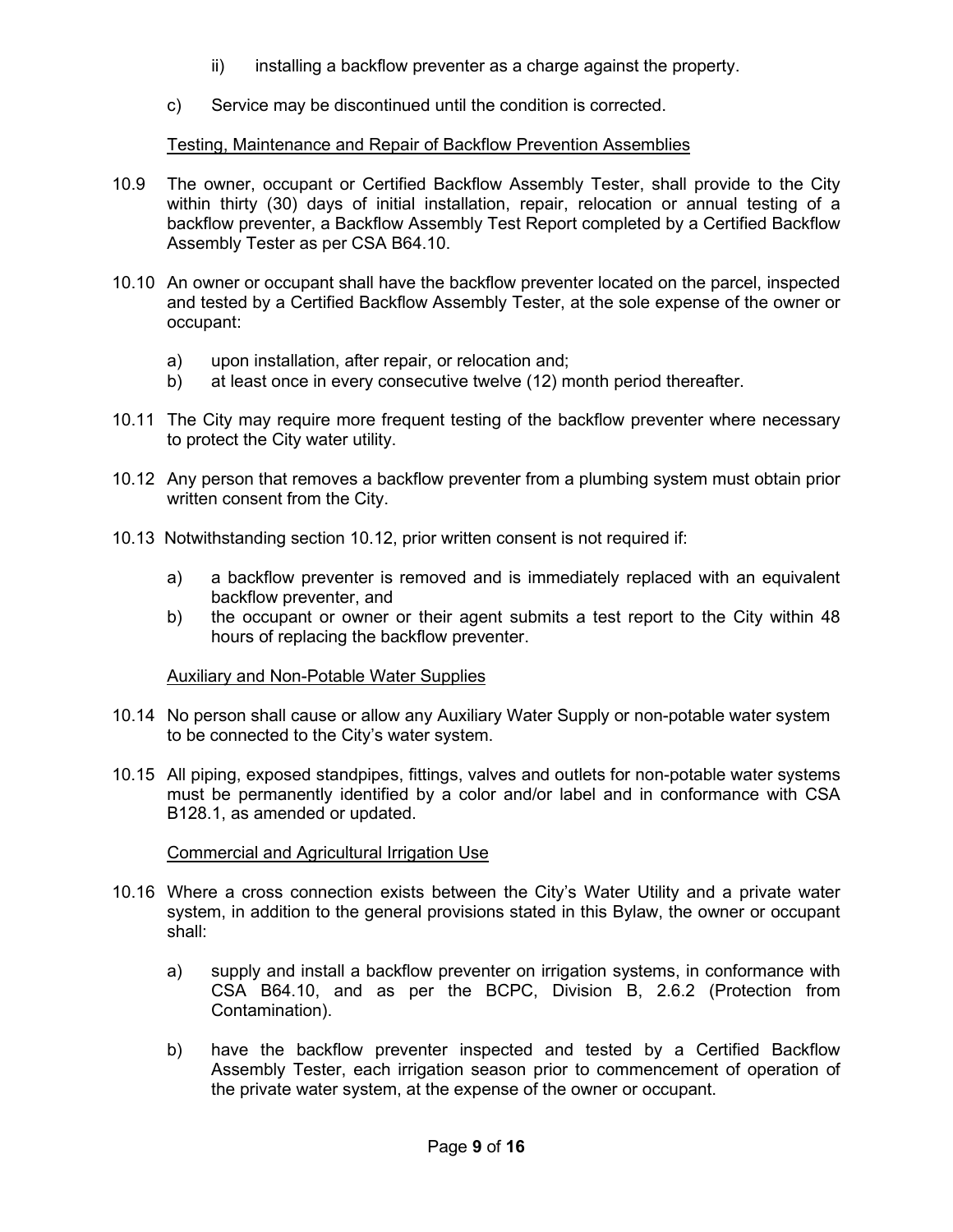c) install and use an approved reduced pressure principal backflow assembly (RPBA) whenever fertilizers, chemicals or any other substance detrimental to health are introduced into an irrigation piping system.

## 11. **Outdoor Water Usage Regulations**

- 11.1 The Director shall determine when the applicable stages of watering regulations will be imposed and will provide notice to affected users.
- 11.2 Outdoor water use regulations for each stage are prescribed as follows:

## 11.2.1 General:

- a) Outdoor water use regulations apply to all properties within the City of West Kelowna, except exempt users, as set out in section 11.4.
- b) Stage 1 sprinkling regulations are continuously in effect throughout the year, except when any of Stages 2, 3, or 4 are in effect.
- c) Sprinkling is not permitted between the hours of 11:00 a.m. and 6:00 p.m. during any day.
- d) Only one outlet (outside tap) may be used at one time for sprinkling.
- e) Using an open pipe or hose for irrigating purposes is prohibited.
- f) Hand watering of all landscape plant materials and vegetable plantings, excluding lawns, is permitted, except in Stage 4.
- g) Properties that have both unit numbers and street numbers will adhere to the following guidelines:
	- Units that have control of their own irrigation systems may water based on their unit number;
	- Common areas within a complex may water on the days that correspond with the street number of the complex;
	- Large properties and large strata properties may split their common area watering between odd and even days due to the large area they cover.

## 11.2.2 Sprinkling Restrictions:

## a) **Stage 1 Restrictions**

i. Days of Watering**:**

Sprinkling is only permitted as follows:

- Even numbered addresses on Even Calendar Days
- Odd numbered addresses on Odd Calendar Days
- ii. Automatically Controlled Sprinkling Systems**:**

Properties equipped with an automated time clock sprinkler system may only sprinkle between the hours of 12:00 midnight to 6:00 a.m. on the days permitted by the sprinkling restrictions as described above.

iii Manually Controlled Sprinklers: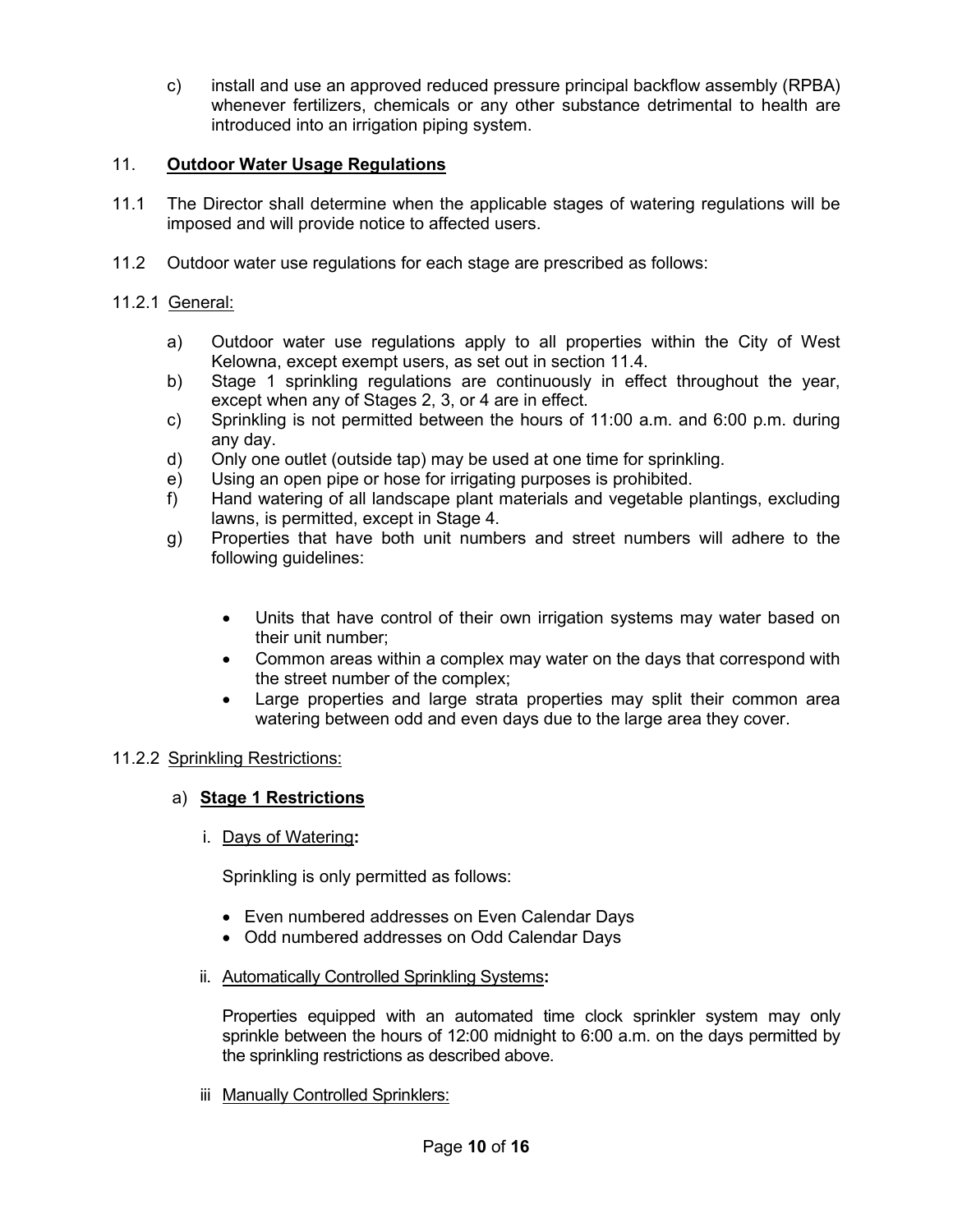Properties equipped with manually controlled sprinkling systems, including those attached to outside taps, may only operate from 12:00 midnight to 11:00 a.m. and from 6:00 p.m. to 12:00 midnight on the days permitted by the sprinkling restrictions as described above.

## b) **Stage 2 Restrictions**

## i Days of Watering:

Sprinkling is only permitted as follows:

- Even numbered addresses on Saturdays and Tuesdays
- Odd numbered addresses on Sundays and Wednesdays

## ii Automatically Controlled Sprinkling Systems:

Properties equipped with an automated time clock sprinkler system may only sprinkle between the hours of 12:00 midnight to 6:00 a.m. on the days permitted by the sprinkling restrictions as described above.

### iii Manually Controlled Sprinklers:

Properties equipped with only manually controlled sprinkling systems, including those attached to outside taps, may only operate from 12:00 midnight to 11:00 a.m. and from 6:00 p.m. to 12:00 midnight on the days permitted by the sprinkling restrictions as described above.

## c) **Stage 3 Restrictions**

## i Days of Watering:

Sprinkling is only permitted as follows:

- Even numbered addresses on Saturdays
- Odd numbered addresses on Sundays
- ii Automatically Controlled Sprinkling Systems:

Properties equipped with an automated time clock sprinkler system may only sprinkle between the hours of 12:00 midnight to 6:00 a.m. on the days permitted by the sprinkling restrictions as described above.

## iii Manually Controlled Sprinklers:

Properties equipped with only manually controlled sprinkling systems, including those attached to outside taps, may only operate from 12:00 midnight to 11:00 a.m. and from 6:00 p.m. to 12:00 midnight on the days permitted by the sprinkling restrictions as described above.

## iv No Person Shall:

- i) Fill a swimming pool, hot tub, garden pond, or decorative fountain at any time;
- ii) Wash a vehicle with water;
- iii) Wash driveways or sidewalks.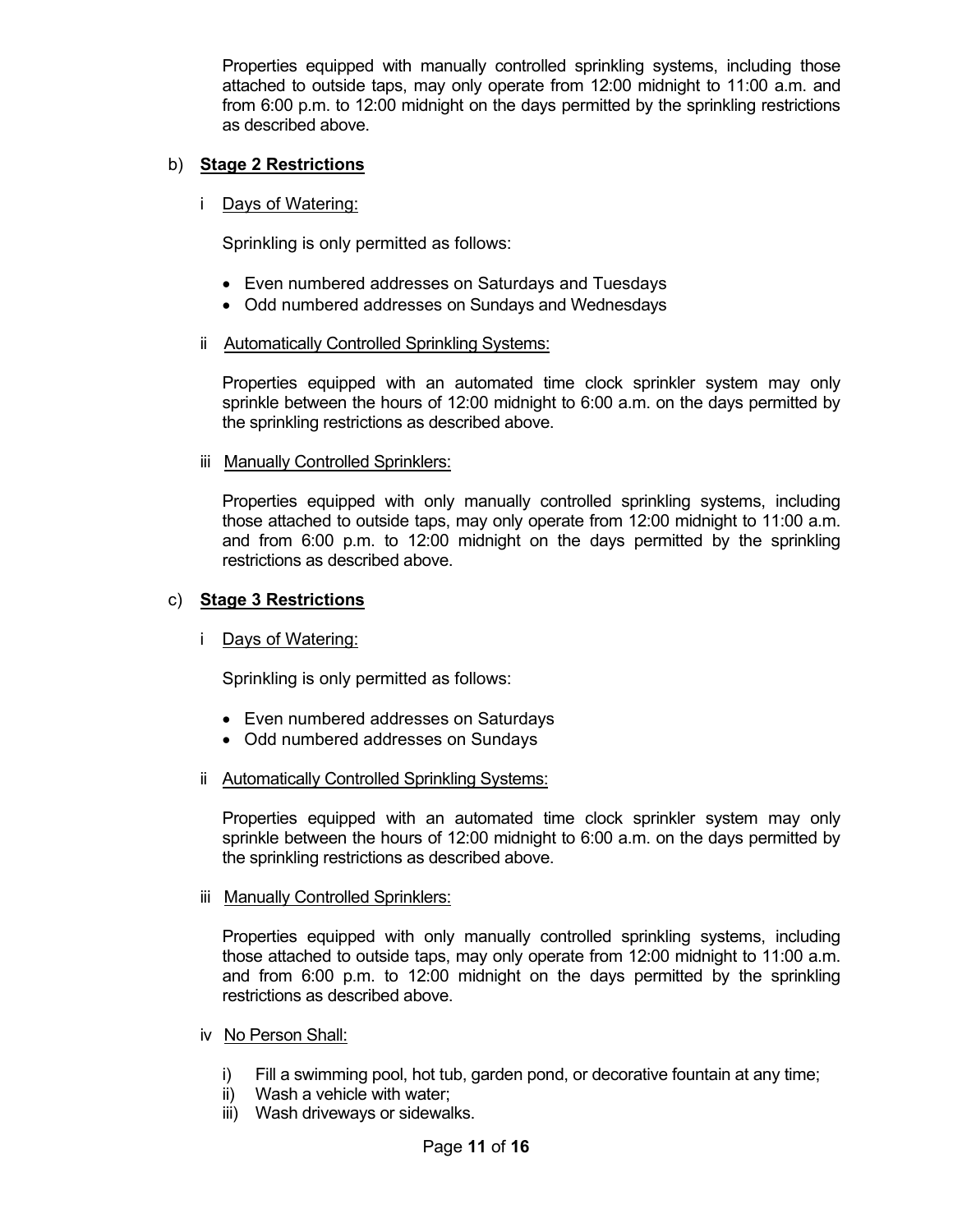## d) **Stage 4 Restrictions**

i No person shall use water outdoors for any purpose.

#### 11.3 New Lawns and Landscaping

New lawns and landscaping may be watered during installation and for a period of 14 consecutive days immediately following installation, with the exception that no sprinkling is permitted between the hours of 11:00 a.m. and 6:00 p.m. on any day, or during a Stage 4 water restriction.

#### 11.4 Exempt Users

The Outdoor Water Use Regulations shall not apply to persons who own, operate or carry on the following operations or activities that rely on the use of water:

- a) Agricultural;
- b) Fire Use Protection;
- c) Sports Fields;
- d) Cemeteries;
- e) Spray Parks;
- f) Washing exterior building surfaces including windows, prior to the application of a product such as paint, preservative, stucco or preparation of a surface prior to paving or repainting of bricks or if required by law, to comply with health and safety regulations.

#### **Prohibitions**

- 11.5 No person shall use water contrary to the provisions of this Bylaw.
- 11.6 No person shall waste water by using more water than is required, including but not limited to, allowing a tap or hose to run water unnecessarily or over-watering plants, lawns, and agricultural parcels.
- 11.7 No person shall damage or allow the deterioration of any device or mechanism which may result in a waste of water.

#### 12. **Works on Private Property**

- 12.1 No person shall make any connection to their service for the purpose of supplying water to another parcel.
- 12.2 No person shall make any connection to their service for the purpose of supplying water to another building without a permit from the City.
- 12.3 No person shall connect any external source of water, such as well or surface water, to a parcel which is supplied water by the City.
- 12.4 No person shall use a pump or other device for increasing the pressure in any pipe without written permission from the City. The City may, without notice, discontinue services to any person using a pump or other device. If approval is granted by the City, an approved testable double check valve must be installed, at the owner's expense, at the intake side of the pump, to negate the potential for cross connection.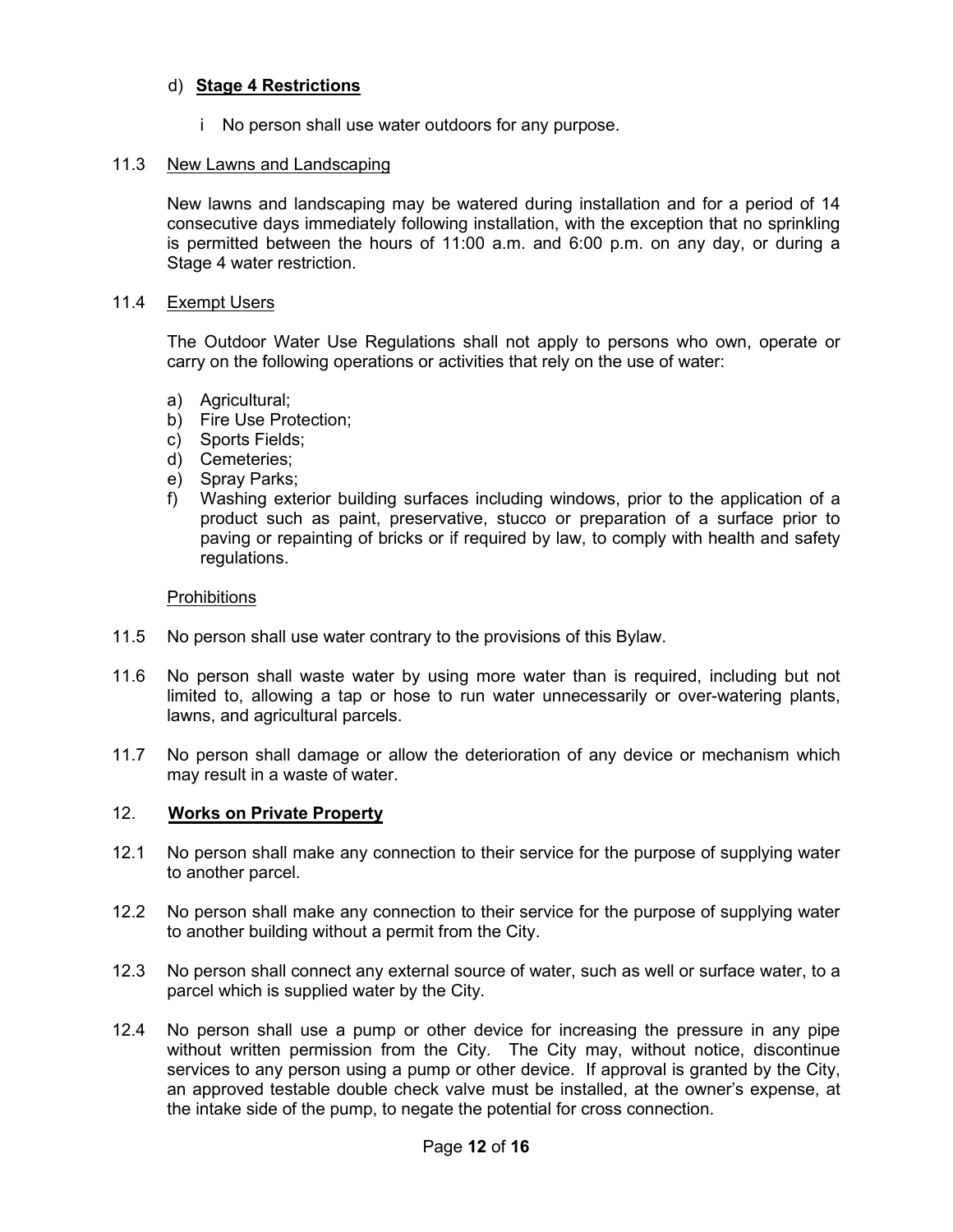- 12.5 The parcel owner shall be responsible for safekeeping, maintenance, repair and replacement of all private appurtenances from the City's service connection at the parcel line.
- 12.6 A Temporary Water Use Application and Permit is required prior to hydrant maintenance.
- 12.7 Upon notification from the City, a parcel owner must, at the sole expense of the owner, repair any appurtenance within 30 days or a specified time period as indicated in a notice issued by the City.
- 12.8 If a parcel owner does not repair pursuant to section 12.7, the City may initiate an enforcement action that may include, but not be limited to;
	- the issuance of a ticket;
	- the discontinuation of the service until the repair is completed.
- 12.9 No person shall demolish, move, remove or substantially alter any building connected to the City Water Utility, without first obtaining a building permit to discontinue the water service to the parcel and paying the applicable fee in accordance with the Fees and Charges Bylaw.
- 12.10 All properties must have a pressure reducing valve installed and maintained, at the owner's expense, to protect against pressure surges in the City's Water Utility.

### 13. **Service Connections**

- 13.1 A parcel owner is responsible for the cost of installation of the Private Water System.
- 13.2 No person shall obtain water from the City's Water Utility without first obtaining a Customer Service Account from the City.

#### 14. **Agricultural Connections**

- 14.1 No person shall apply agricultural water to any parcel unless it is classified as Farm Status.
- 14.2 All irrigation systems for the purpose of agricultural use installed on private land must comply with this Bylaw.
- 14.3 The agricultural water service may be available on or about April  $1<sup>st</sup>$  to on or about October  $1^{st}$ . Parcel owners may apply to the City for a variance to these dates.
- 14.4 Every parcel to which agricultural water is delivered shall establish an irrigation system to confine the agricultural water within the boundaries of the Farm Status area that has been defined for the parcel.
- 14.5 A fee will be charged to install an agricultural service connection in accordance with the Fees and Charges Bylaw.
- 14.6 Each agricultural connection shall not exceed a peak irrigation flow rate of 6.0 USGPM/acre or 56.1 LPM/hectare.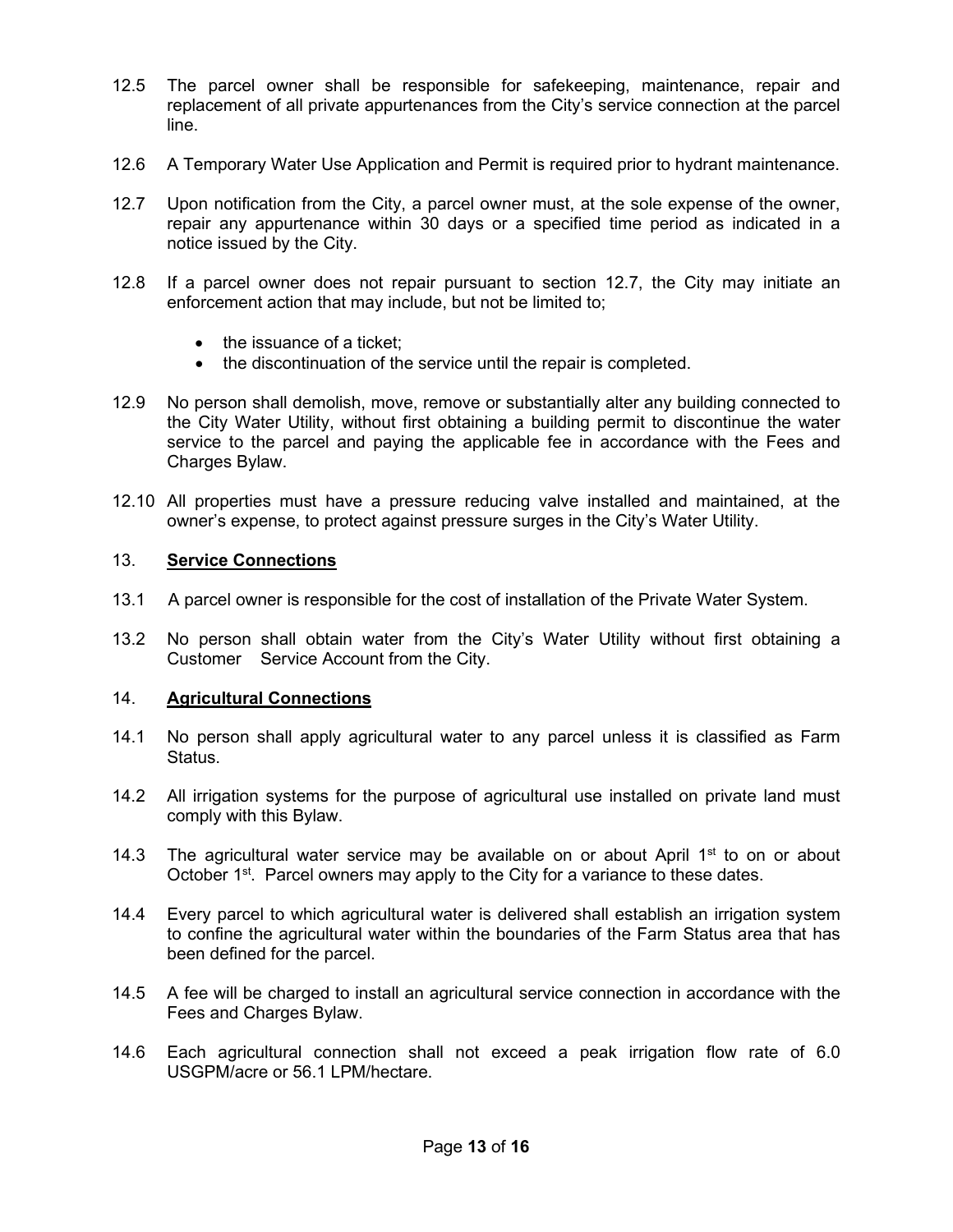- 14.7 The City may require the installation of a flow control device or devices on any irrigation water service or private irrigation system to ensure that water is not applied in excess of the established flow rate and the cost of such device or devices shall be paid by the owner of the irrigation system affected.
- 14.8 No person shall apply agricultural water to any single parcel, or multi-parcel irrigation unit, in excess of the volume established by the City. The City may shut off the service when the volume of water has exceeded the established allotment.
- 14.9 Notwithstanding 14.8, the City may at any time impose water restrictions on water for irrigation or any other purpose. Upon receiving notice, no person shall use water in excess of the allocation imposed by the restriction.
- 14.10 Agricultural water use will be metered by the City and is subject to a metered rate as per the Fees and Charges Bylaw.

## 15. **Turn Off / Turn On of Water Service**

- 15.1 The City may turn off water service to any parcel if any requirements set out in this Bylaw are not met and the parcel owner or user shall not be entitled to receive any further water from the City until the default has been remedied.
- 15.2 No person shall turn off or on the service connection valve (curbstop). The turning off/on of a water service shall be at the sole discretion of the City and be conducted by the City. The charge for turning off/on a water service shall be in accordance with the Fees and Charges Bylaw.
- 15.3 Requests for turning off/on the water service from the City Water Utility shall be made to the City and shall be billed in accordance with the Fees and Charges Bylaw.
- 15.4 The City may shut off the water service to any parcel for any reason it deems appropriate, including but not limited to the following reasons:
	- a) a request from an owner to turn off or discontinue water service;
	- b) a shortage of water;
	- c) maintaining, repairing, renovating, replacing, disinfecting or otherwise operating the City's Water Utility;
	- d) an emergency that threatens the safety of the City's Water Utility or the public; or
	- e) non-compliance of this Bylaw.

## 16. **Service of Notice**

- 16.1 Where water service is to be shut off as a result of non-compliance with this Bylaw, shortage, maintenance, repair, renovation, replacement, disinfection or other operation of the City Water Utility, the City will give reasonable notice for scheduled work, but no notice may be given where safety or parcel is at risk.
- 16.2 Notice may be given by one or more of the following, but not limited to:
	- a) posting notice on the parcel;
	- b) providing notice on the Customer Service Account invoice;
	- c) mailing notice to the parcel address or Customer mailing address;
	- d) email, phone, website, e-notification, or social media.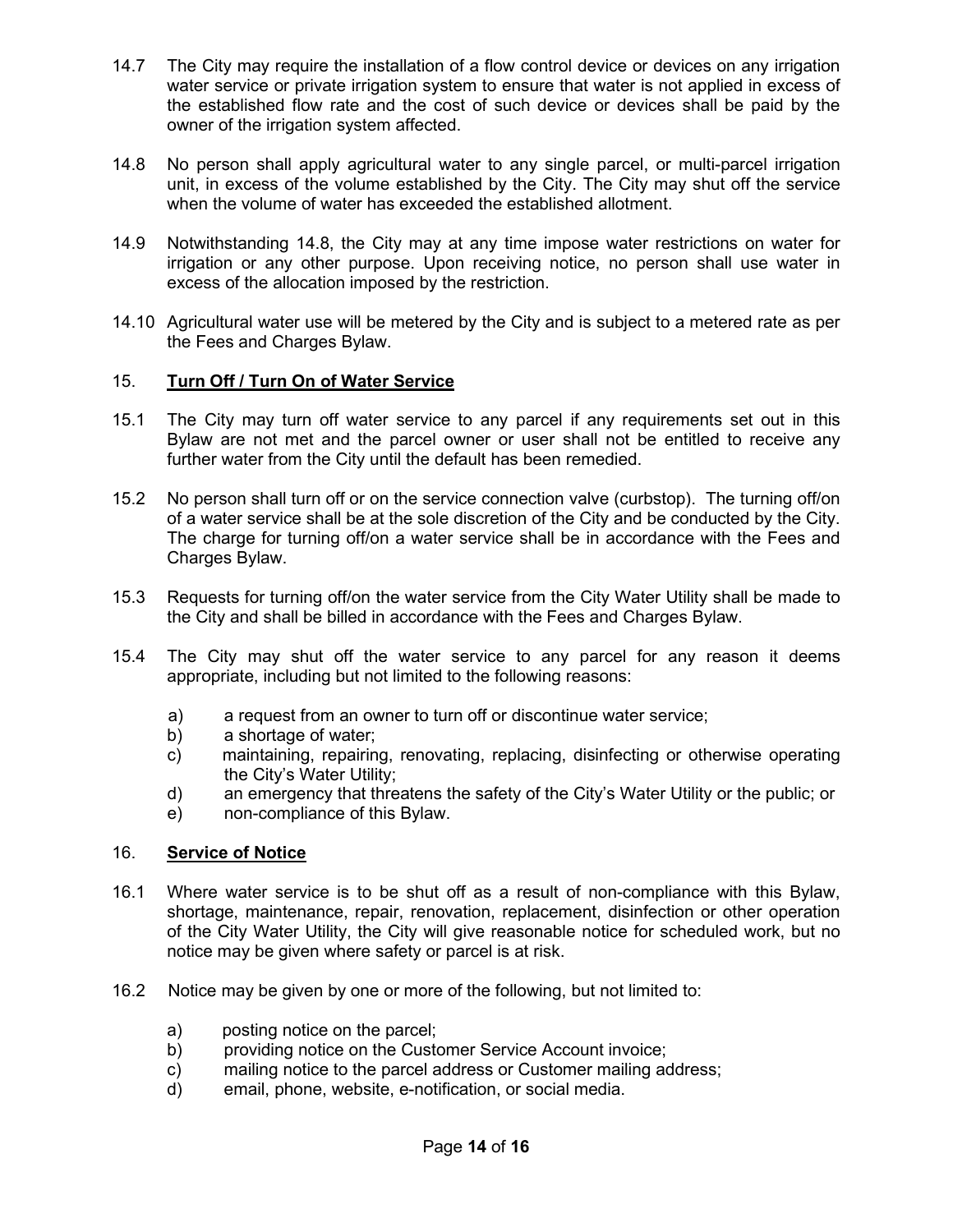16.3 The City is not responsible for any notice failing to reach a parcel owner or other consumer.

## 17. **Interpretation**

Throughout this Bylaw where the context requires, the singular shall be held to mean and to include the plural and the masculine, the feminine or body corporate.

### 18. **Severability**

If any portion of this Bylaw is deemed invalid by a court of competent jurisdiction, the invalid portion shall be severed and shall not affect the validity of the remaining portions of the Bylaw.

### 19. **Penalties**

- 19.1 Any person who violates any provision of this Bylaw, or who causes, suffers or permits any act or thing to be done in contravention of this Bylaw, or who refuses, omits or neglects to fulfill, observe, carry out or perform any duty or obligation imposed by this bylaw, shall be liable on summary conviction to a fine not exceeding Fifty Thousand Dollars (\$50,000.00).
- 19.2 Each day an offence against this Bylaw continues or exists shall constitute a separate offence.

## 20. **No Obligation to Provide Service**

Nothing in this Bylaw shall obligate the City to supply water to any parcel when the cost of laying City Water Utility to the parcel would be excessive and create an additional burden upon the revenues of the system, unless the owner of such parcel shall be prepared to pay to the City the extra costs incurred to lay City Water Utility to the person's parcel.

## 21. **Rescind**

- 21.1 The City of West Kelowna Outdoor Water Use Regulations Bylaw No. 0188, 2015 is hereby rescinded.
- 21.2 The Lakeview Irrigation District Bylaw No. 284 Cross Connection Regulation Bylaw, 2007 is hereby rescinded.
- 21.3 The Lakeview Irrigation District Bylaw No. 290 Water Distribution Regulation Bylaw, 2009 is hereby rescinded.
- 21.4 The Westbank Irrigation District Bylaw No. 609 Cross Connection, 2003 is hereby rescinded.
- 21.5 The Westbank Irrigation District Bylaw No. 614 Connection Charge Bylaw, 2004 is hereby rescinded.
- 21.6 The Westbank Irrigation District Bylaw No. 617 Water Distribution Regulation Bylaw, 2005 is hereby rescinded.